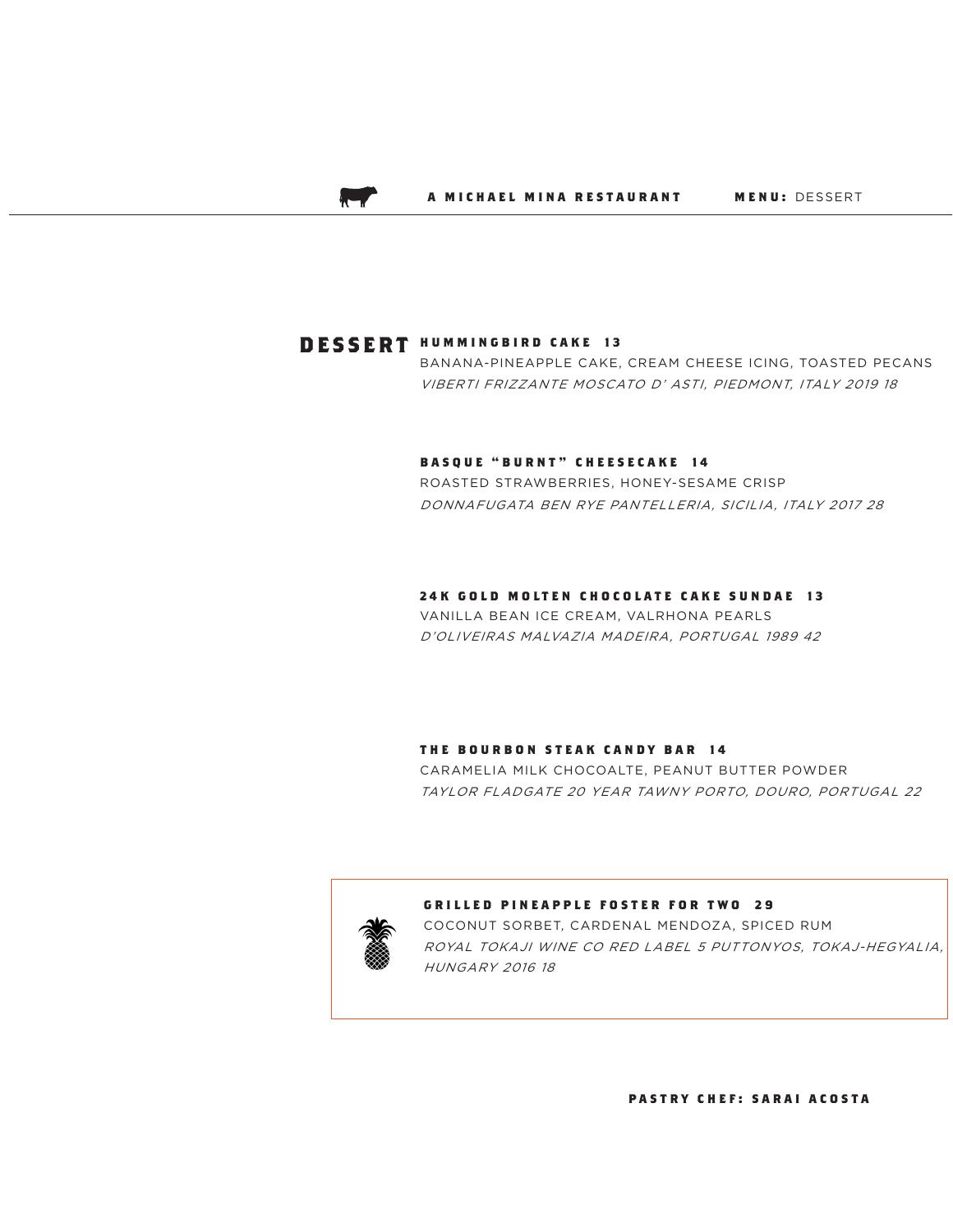# **COFFEE** LAMILL

# **MINA BLEND**

MEDIUM-BODIED AND SPICY WITH A HINT OF FRUITINESS IN AROMA **6**

# **MINA BLEND DECAFFEINATED**

FULL, COMPLEX DECAF **6**

# **L O O S E L E A F**

LAMILL

#### **O R G A N I C C H A M O M I L E**

(HERBAL)

WOODY APPLE NOTES **6**

#### **ORGANIC PEPPERMINT**

(HERBAL)

REFRESHING **6**

# **ORGANIC DARJEELING**

(BLACK)

MALTY, STRONG **6**

# **CHINA FINEST DRAGON PHONIX PEARLS**

(GREEN)

AN INFUSION OF JASMINE BLOSSOMS CREATE A MAGNIFICENT SCENT **17**

#### **O R G A N I C J A D E O S M A N T H U S**

(OOLONG)

BUTTERY, SWEET & FLORAL **6**